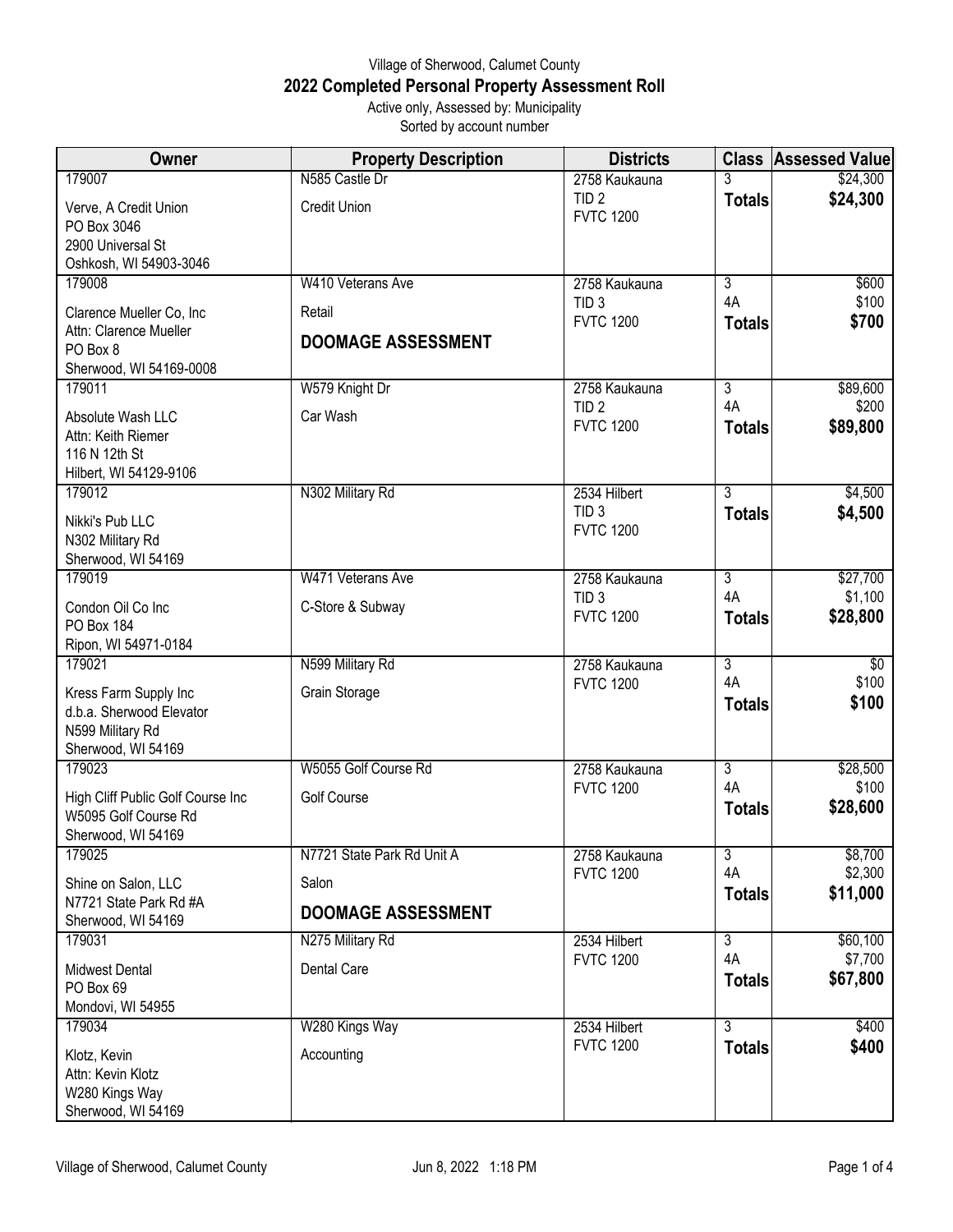| Owner                                                  | <b>Property Description</b>  | <b>Districts</b>                     | <b>Class</b>         | <b>Assessed Value</b> |
|--------------------------------------------------------|------------------------------|--------------------------------------|----------------------|-----------------------|
| 179044                                                 | W579 Castle Dr Unit 1 & 2    | 2758 Kaukauna                        | 3                    | \$18,900              |
| Head Insurance Agency LLC                              | <b>Insurance Sales</b>       | <b>FVTC 1200</b>                     | 4A                   | \$100<br>\$19,000     |
| Attn: Tracy Hemauer                                    |                              |                                      | <b>Totals</b>        |                       |
| W579 Castle Dr                                         |                              |                                      |                      |                       |
| Sherwood, WI 54169<br>179058                           | N275 Military Rd Unit 2      | 2534 Hilbert                         | $\overline{3}$       | \$2,300               |
|                                                        |                              | <b>FVTC 1200</b>                     | 4A                   | \$6,800               |
| Sherwood Chiropractic, SC<br>Attn: Shannon Peterson DC | Chiropractic Care            |                                      | <b>Totals</b>        | \$9,100               |
| N275 Military Rd #2                                    |                              |                                      |                      |                       |
| Sherwood, WI 54169                                     |                              |                                      |                      |                       |
| 179060                                                 | W443 Veterans Ave            | 2758 Kaukauna                        | $\overline{3}$       | \$11,600              |
| State Bank of Chilton                                  | Banking                      | TID <sub>3</sub>                     | 4A                   | \$2,700               |
| W433 Veterans Ave                                      | <b>DOOMAGE ASSESSMENT</b>    | <b>FVTC 1200</b>                     | <b>Totals</b>        | \$14,300              |
| Sherwood, WI 54169                                     |                              |                                      |                      |                       |
| 179061                                                 | N370 Military Rd             | 2758 Kaukauna<br>TID <sub>3</sub>    | $\overline{3}$<br>4A | \$19,400<br>\$100     |
| April Fools, Inc                                       | Ice Cream Shop               | <b>FVTC 1200</b>                     | <b>Totals</b>        | \$19,500              |
| Attn: William Flynn                                    |                              |                                      |                      |                       |
| PO Box 2814<br>Appleton, WI 54912-2814                 |                              |                                      |                      |                       |
| 179063                                                 | N586 Military Rd             | 2758 Kaukauna                        | $\overline{3}$       | \$4,300               |
| The Granary Supper Club                                | Restaurant                   | <b>FVTC 1200</b>                     | 4A                   | \$800                 |
| N586 Military Rd                                       |                              |                                      | <b>Totals</b>        | \$5,100               |
| Sherwood, WI 54169-9779                                | <b>DOOMAGE ASSESSMENT</b>    |                                      |                      |                       |
| 179066                                                 | W521 Knight Dr               | 2758 Kaukauna                        | $\overline{3}$       | \$25,600              |
| Sherwood Animal Hospital LLC                           | Veterinarian Services        | TID <sub>2</sub><br><b>FVTC 1200</b> | 4A                   | \$8,800<br>\$34,400   |
| Attn: Jennifer Canino                                  | <b>DOOMAGE ASSESSMENT</b>    |                                      | <b>Totals</b>        |                       |
| W521 Knight Dr<br>Sherwood, WI 54169                   |                              |                                      |                      |                       |
| 179071                                                 | (scattered)                  | Sherwood Sanitary                    | $\overline{3}$       | \$1,000               |
| ADT LLC                                                | <b>Security Services</b>     | <b>District</b>                      | <b>Totals</b>        | \$1,000               |
| PO Box 54767                                           |                              | 2758 Kaukauna                        |                      |                       |
| Lexington, KY 40555                                    |                              | <b>FVTC 1200</b>                     |                      |                       |
| 179078                                                 | W436 Veterans Ave            | 2758 Kaukauna                        | $\overline{3}$       | \$300                 |
| David Treichel Auto Refinishing                        | Auto Restoration/Refinishing | TID <sub>3</sub><br><b>FVTC 1200</b> | 4A                   | \$100                 |
| Attn: David Treichel                                   |                              |                                      | <b>Totals</b>        | \$400                 |
| PO Box 275                                             |                              |                                      |                      |                       |
| Sherwood, WI 54169-0275<br>179080                      | (scattered)                  | 2758 Kaukauna                        | 4A                   | \$2,300               |
|                                                        |                              | <b>FVTC 1200</b>                     | <b>Totals</b>        | \$2,300               |
| DISH Network L.L.C.<br>PO Box 6623                     | Satellite TV                 |                                      |                      |                       |
| Englewood, CO 80155                                    |                              |                                      |                      |                       |
| 179086                                                 | (scattered)                  | 2758 Kaukauna                        | $\overline{3}$       | \$2,600               |
| DirecTV, LLC                                           | Satellite TV                 | <b>FVTC 1200</b>                     | <b>Totals</b>        | \$2,600               |
| Attn: Kroll LLC                                        |                              |                                      |                      |                       |
| PO Box 2789                                            |                              |                                      |                      |                       |
| Addison, TX 75001                                      |                              |                                      |                      |                       |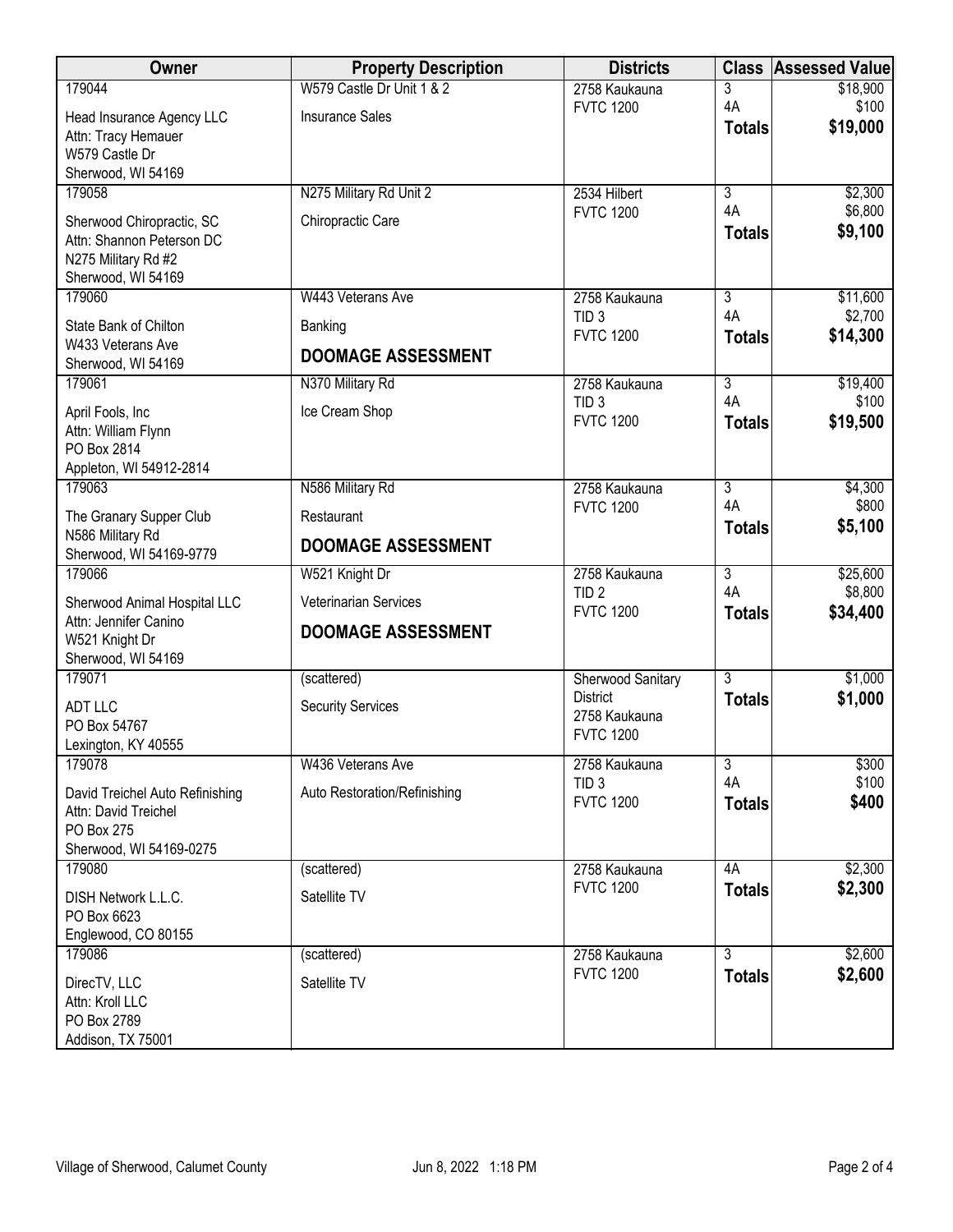| Owner                                         | <b>Property Description</b> | <b>Districts</b>                     | <b>Class</b>         | Assessed Value   |
|-----------------------------------------------|-----------------------------|--------------------------------------|----------------------|------------------|
| 179097                                        | W599 Veterans Ave           | 2758 Kaukauna                        | 3                    | \$2,100          |
| Legacy Communications LLC                     | Communications              | TID <sub>2</sub><br><b>FVTC 1200</b> | 4A<br><b>Totals</b>  | \$100<br>\$2,200 |
| Attn: Paul Tikalsk<br>N3119 Ecker Lakeland Dr |                             |                                      |                      |                  |
| Chilton, WI 53014                             |                             |                                      |                      |                  |
| 179099                                        | W4896 Nature Ln             | 2758 Kaukauna                        | $\overline{3}$       | \$200            |
| <b>Beauty Salon</b>                           | Salon                       | <b>FVTC 1200</b>                     | <b>Totals</b>        | \$200            |
| Attn: Amy Brandt                              |                             |                                      |                      |                  |
| W4896 Nature Ln<br>Sherwood, WI 54169-0204    |                             |                                      |                      |                  |
| 179101                                        | W5123 Natures Way Dr        | 2758 Kaukauna                        | 4A                   | \$400            |
| Forrest Run, LLC                              | <b>Animal Services</b>      | <b>FVTC 1200</b>                     | <b>Totals</b>        | \$400            |
| 101 Canal St                                  |                             |                                      |                      |                  |
| Little Chute, WI 54140                        |                             |                                      |                      |                  |
| 179108                                        | W521 Knight Dr              | 2758 Kaukauna<br>TID <sub>2</sub>    | $\overline{3}$       | \$100            |
| Xerox Corporation                             | Leasing                     | <b>FVTC 1200</b>                     | <b>Totals</b>        | \$100            |
| Attn: Property Tax<br>PO Box 9601             |                             |                                      |                      |                  |
| Webster, NY 14580                             |                             |                                      |                      |                  |
| 179109                                        | N599 Military Rd            | 2758 Kaukauna                        | $\overline{3}$       | \$700            |
| Wells Fargo Financial Leasing, Inc            | Leasing                     | <b>FVTC 1200</b>                     | <b>Totals</b>        | \$700            |
| Attn: Property Tax Compliance                 |                             |                                      |                      |                  |
| PO Box 36200<br>Billing, MT 59107             |                             |                                      |                      |                  |
| 179116                                        | W647 Knight Dr              | 2758 Kaukauna                        | $\overline{3}$       | \$164,800        |
| Vandenwymelenberg Enterprises Inc             | Grocery                     | TID <sub>2</sub>                     | 4A                   | \$300            |
| d.b.a. Dick's Family Foods - Sherwood         |                             | <b>FVTC 1200</b>                     | <b>Totals</b>        | \$165,100        |
| Attn: John Vandenwymelenberg<br>PO Box 95     |                             |                                      |                      |                  |
| Wrightstown, WI 54180                         |                             |                                      |                      |                  |
| 179118                                        | W443 Veterans Ave           | 2758 Kaukauna                        | $\overline{3}$       | $\sqrt[6]{}$     |
| Transaction Network Services, Inc.            | Leasing                     | TID <sub>3</sub>                     | <b>Totals</b>        | \$0              |
| Attn: Property Tax                            |                             | <b>FVTC 1200</b>                     |                      |                  |
| 10740 ParkRidge Blvd #100<br>Reston, VA 20191 |                             |                                      |                      |                  |
| 32181                                         | N5094 Fox Ln                | 2758 Kaukauna                        | $\overline{3}$       | \$1,000          |
| Pitney Bowes Inc                              | Leasing                     | <b>FVTC 1200</b>                     | <b>Totals</b>        | \$1,000          |
| <b>Westshore Corporation Center</b>           |                             |                                      |                      |                  |
| 600 N Westshore Blvd Ste 810                  |                             |                                      |                      |                  |
| Tampa, FL 33609<br>32183                      | W4774 Nature Ln             | 2758 Kaukauna                        | $\overline{3}$       | \$700            |
|                                               |                             | <b>FVTC 1200</b>                     | 4A                   | \$200            |
| Fritsch Appraisal<br>Attn: Jesse Fritsch      | Appraisal                   |                                      | <b>Totals</b>        | \$900            |
| W4774 Nature Ln                               | <b>DOOMAGE ASSESSMENT</b>   |                                      |                      |                  |
| Shewood, WI 54169                             |                             |                                      |                      |                  |
| 32185                                         | N561 Robinhood Way          | 2758 Kaukauna<br><b>FVTC 1200</b>    | $\overline{3}$<br>4A | \$400<br>\$1,000 |
| U.P. Builders LLC                             | Construction                |                                      | <b>Totals</b>        | \$1,400          |
| Attn: Tony Genisot<br><b>PO Box 190</b>       | <b>DOOMAGE ASSESSMENT</b>   |                                      |                      |                  |
| Sherwood, WI 54169                            |                             |                                      |                      |                  |